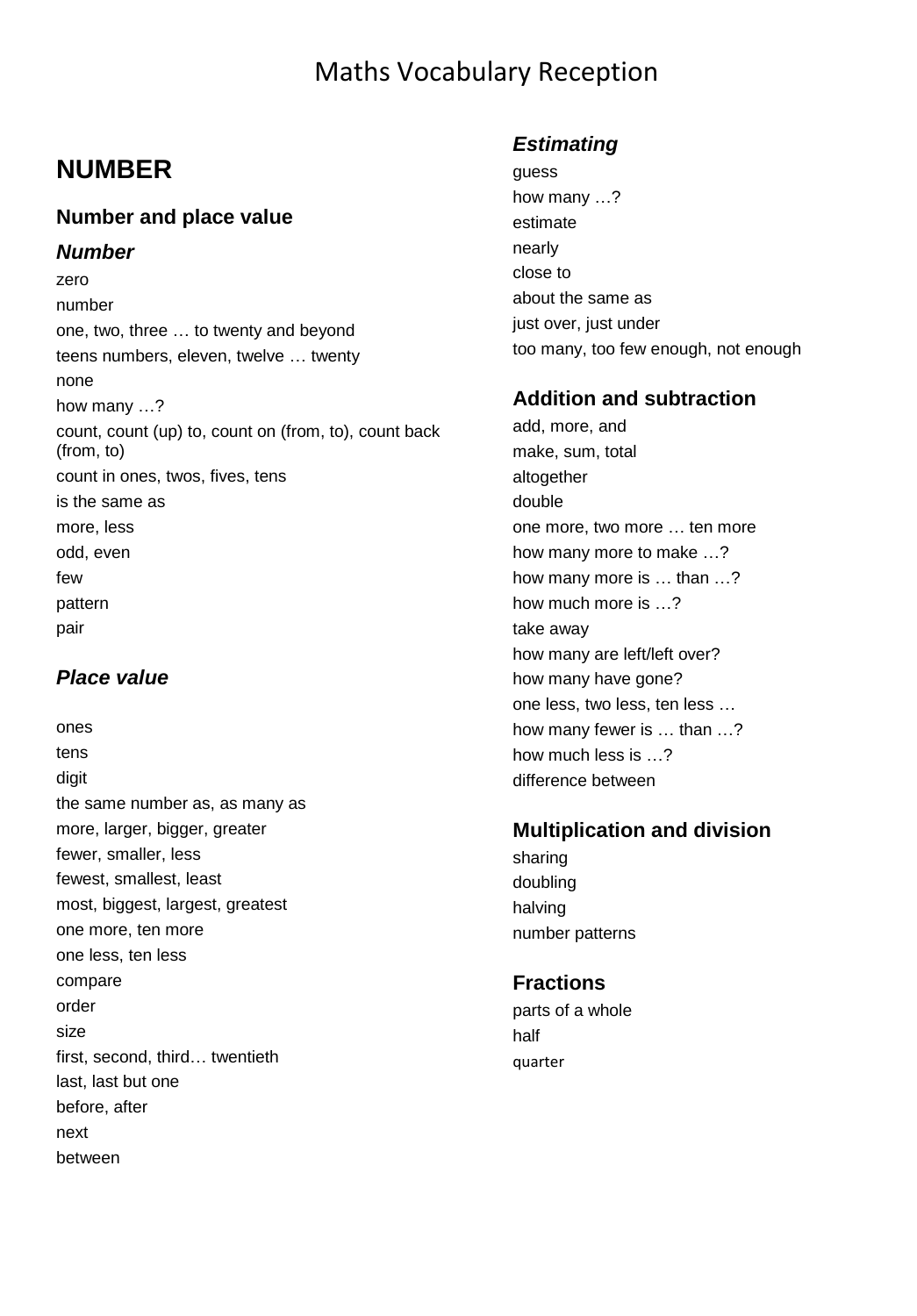### Maths Vocabulary Reception

### **MEASUREMENT**

#### measure size compare guess, estimate enough, not enough too much, too little too many, too few nearly, close to, about the same as just over, just under

#### *Length*

metre length, height, width, depth long, short, tall high, low wide, narrow thick, thin longer, shorter, taller, higher … and so on longest, shortest, tallest, highest … and so on far, near, close

#### *Weight*

weigh, weighs, balances heavy, light heavier than, lighter than heaviest, lightest scales

#### *Capacity and volume*

full empty half full holds container

#### *Time*

time days of the week, Monday, Tuesday … day, week birthday, holiday morning, afternoon, evening, night bedtime, dinner time, playtime today, yesterday, tomorrow before, after next, last now, soon, early, late quick, quicker, quickest, quickly slow, slower, slowest, slowly old, older, oldest new, newer, newest takes longer, takes less time hour, o'clock clock, watch, hands

# **GEOMETRY**

**Properties of shape** shape, pattern flat curved, straight round hollow, solid sort make, build, draw size bigger, larger, smaller symmetrical pattern, repeating pattern match